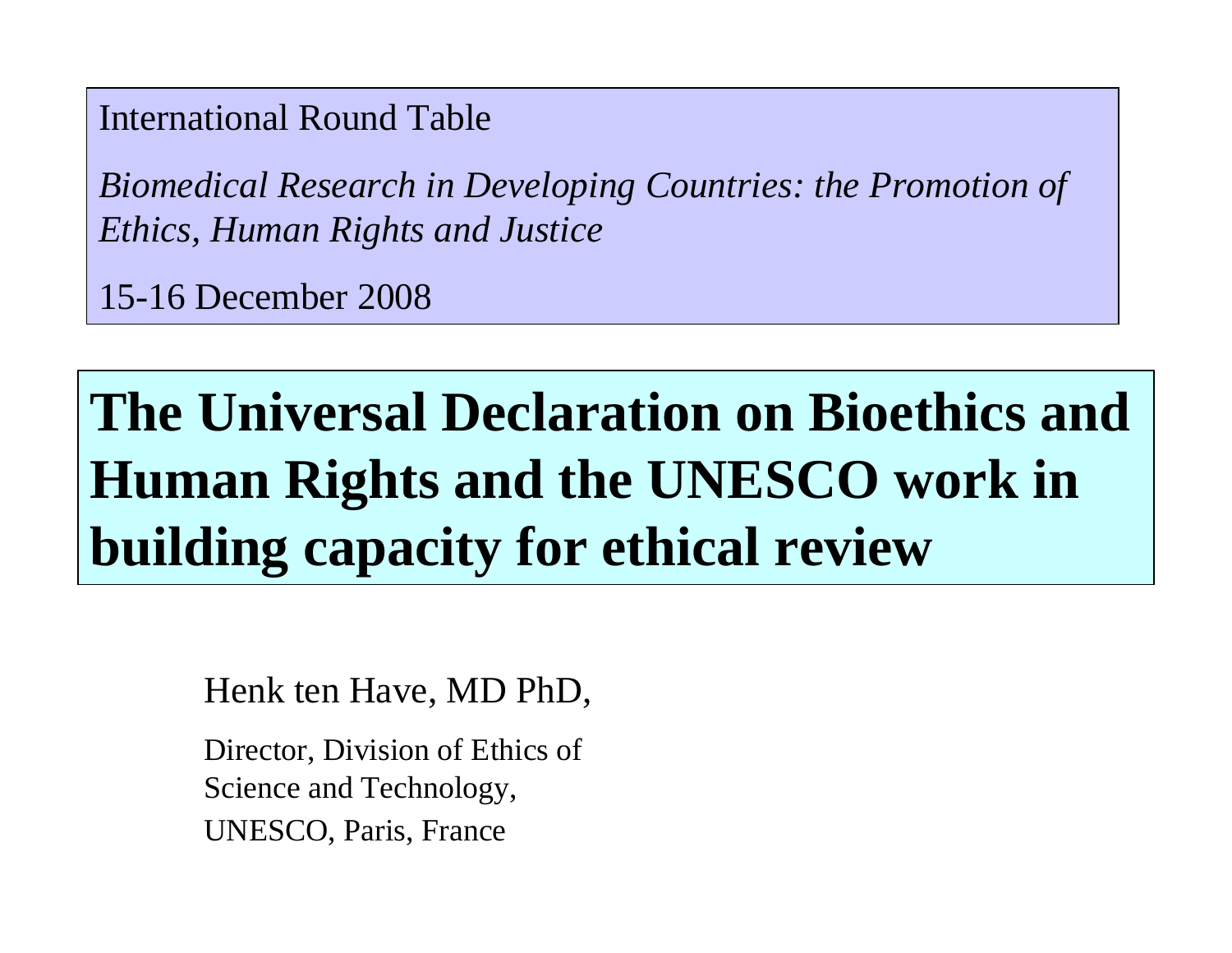# **Universal Declaration on Bioethics and Human Rights**

Unanimously adopted by 191 Member States, October 2005



- *1. Human dignity and human rights Human dignity and human rights*
- *2. Benefit and harm*
- *3. Autonomy and individual responsibility Autonomy and individual responsibility*
- *4.Consent Consent*
- **5. Persons without the capacity to consent**
- *6. Respect for human vulnerability and Respect for human vulnerability and personal integrity personal integrity*
- *7. Privacy and confidentiality Privacy and confidentiality*
- *8. Equality, justice and equity Equality, justice and equity*
- *9. Non-discrimination and non discrimination and nonstigmatization stigmatization*
- **10. Respect for cultural diversity and** *pluralism*
- *11. Solidarity and cooperation Solidarity and cooperation*
- *12. Social responsibility and health Social responsibility and health*
- **13. Sharing of benefits**
- *14. Protecting future generations Protecting future generations*
- *15. Protection of the environment, the Protection of the environment, the biosphere and biodiversity biosphere and biodiversity*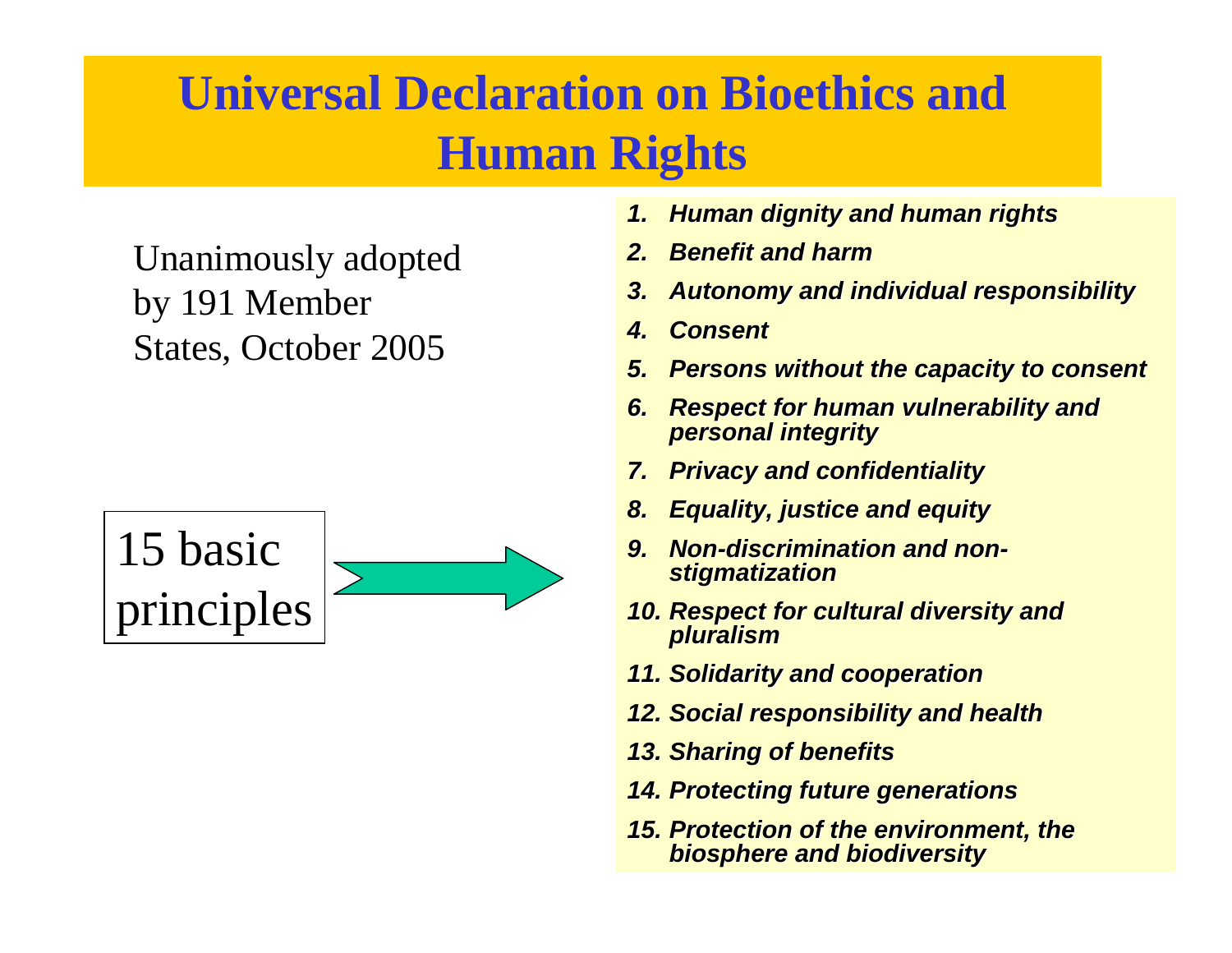# **Universal Declaration on Bioethics and Human Rights**

**Application Application of the principles principles**

**Art. 18: Art. 18: Decision Decision -making and addressing addressing bioethical bioethical issues**

**- transparency transparency in decision decision -making**

**- dialogue dialogue and informed informed public debate**

**Art. 19: Art. 19: Ethics committees committees**

**Promotion of the Declaration** 

**Art. 22: Art. 22: Role of States**

- **- take all appropriate appropriate measures measures**
- **- encourage encourage establishment of establishment of ethics committees committees**

**Art. 23: Art. 23: Bioethics Bioethics education education, training and , training and information information**

**Art. 24: Art. 24: Internation Internation cooperation cooperation**

**Art. 25: Art. 25: Follow -up -action by UNESCO**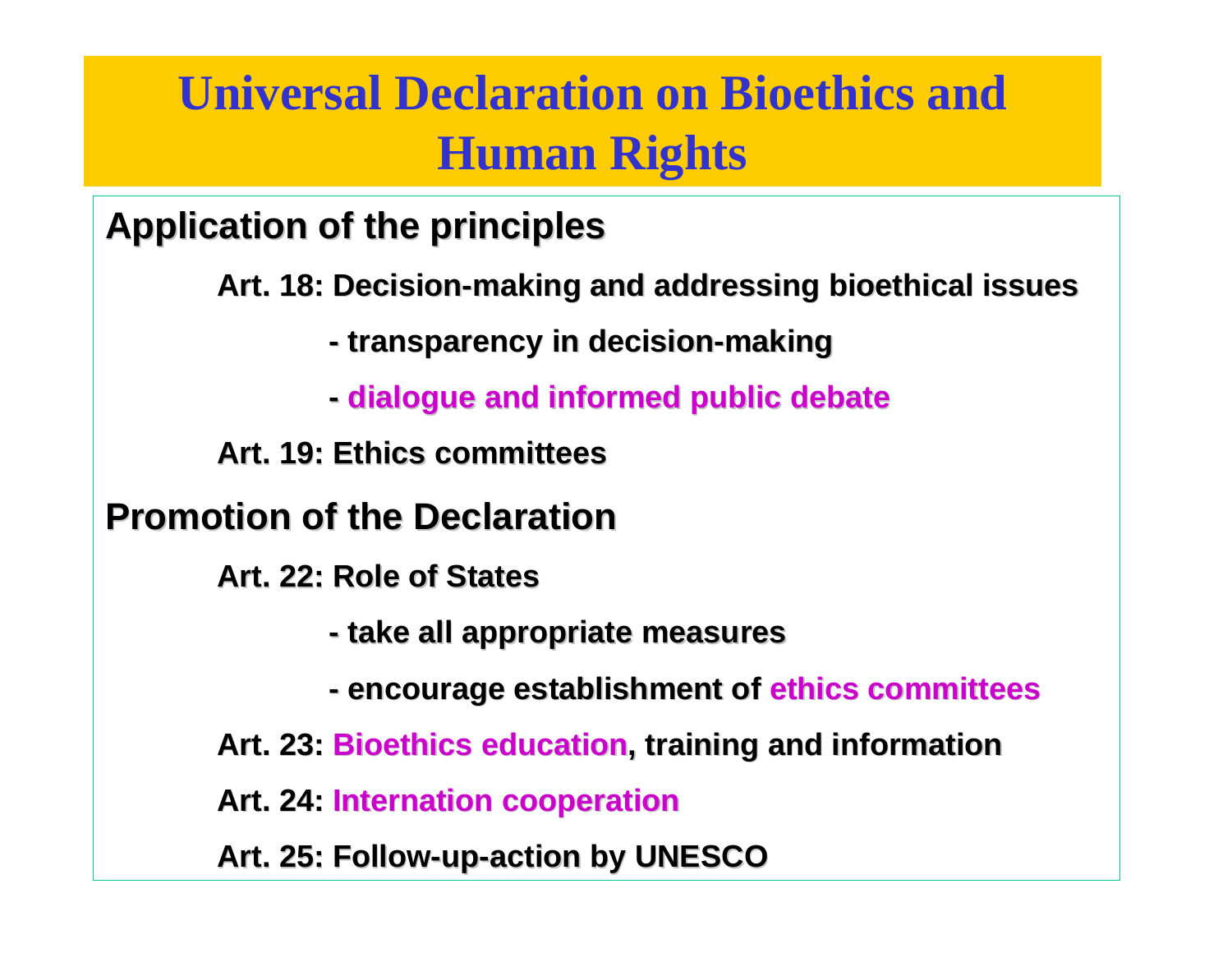

- **Promotion Promotion materials materials: brochures, folders, website : brochures, folders, website**
- **Translations Translations**
- **Publications Publications: journals journals, media, , media, newspapers newspapers**
- **Book with explanation explanation per article article**
- **Book with background background materials materials**
- **Conferences, meetings etc. Conferences, meetings etc.**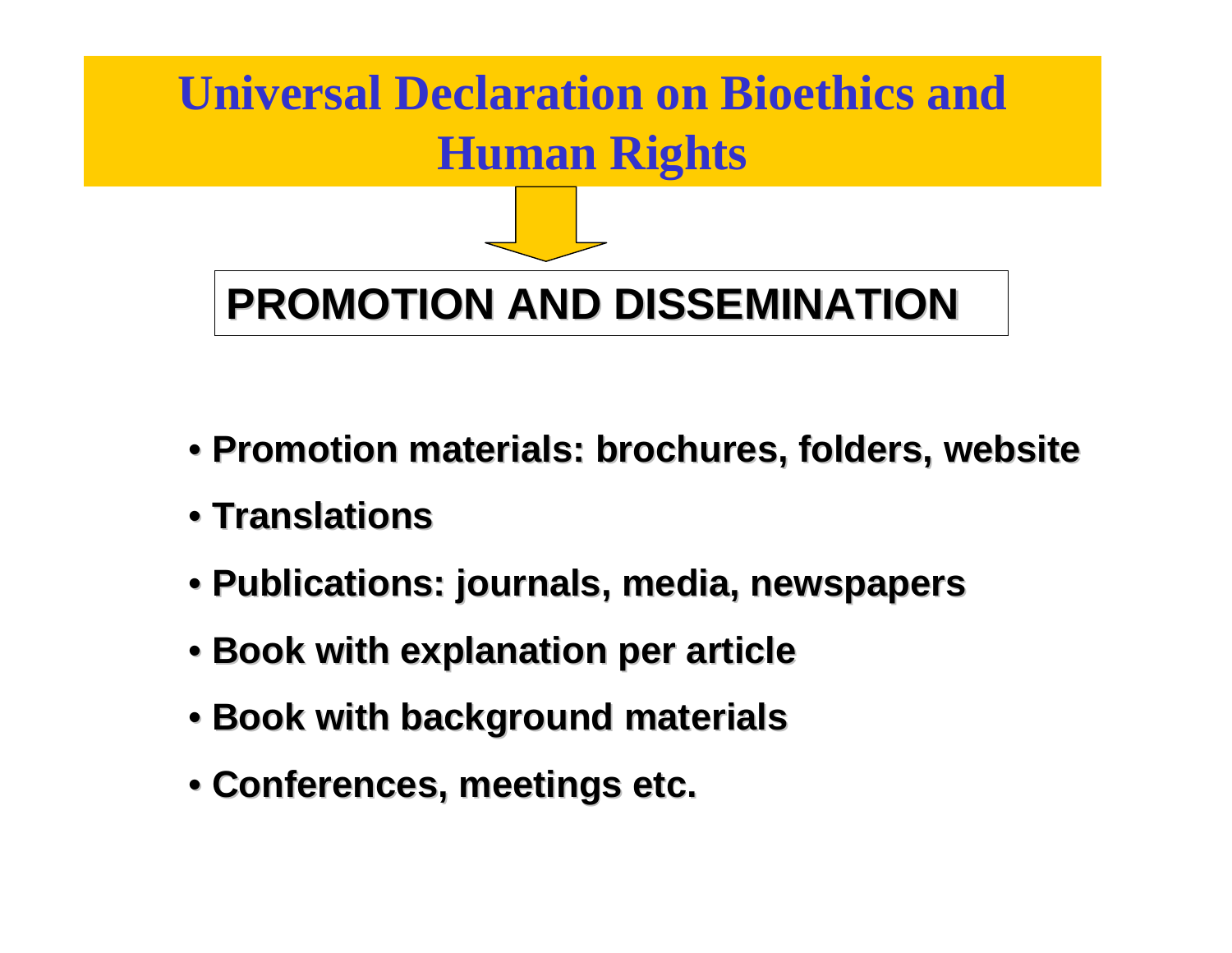

- **1. Global Ethics Observatory**
- **2. Ethics Education Education Programme Programme**
- **3. Assisting Assisting Bioethics Bioethics Committees Committees**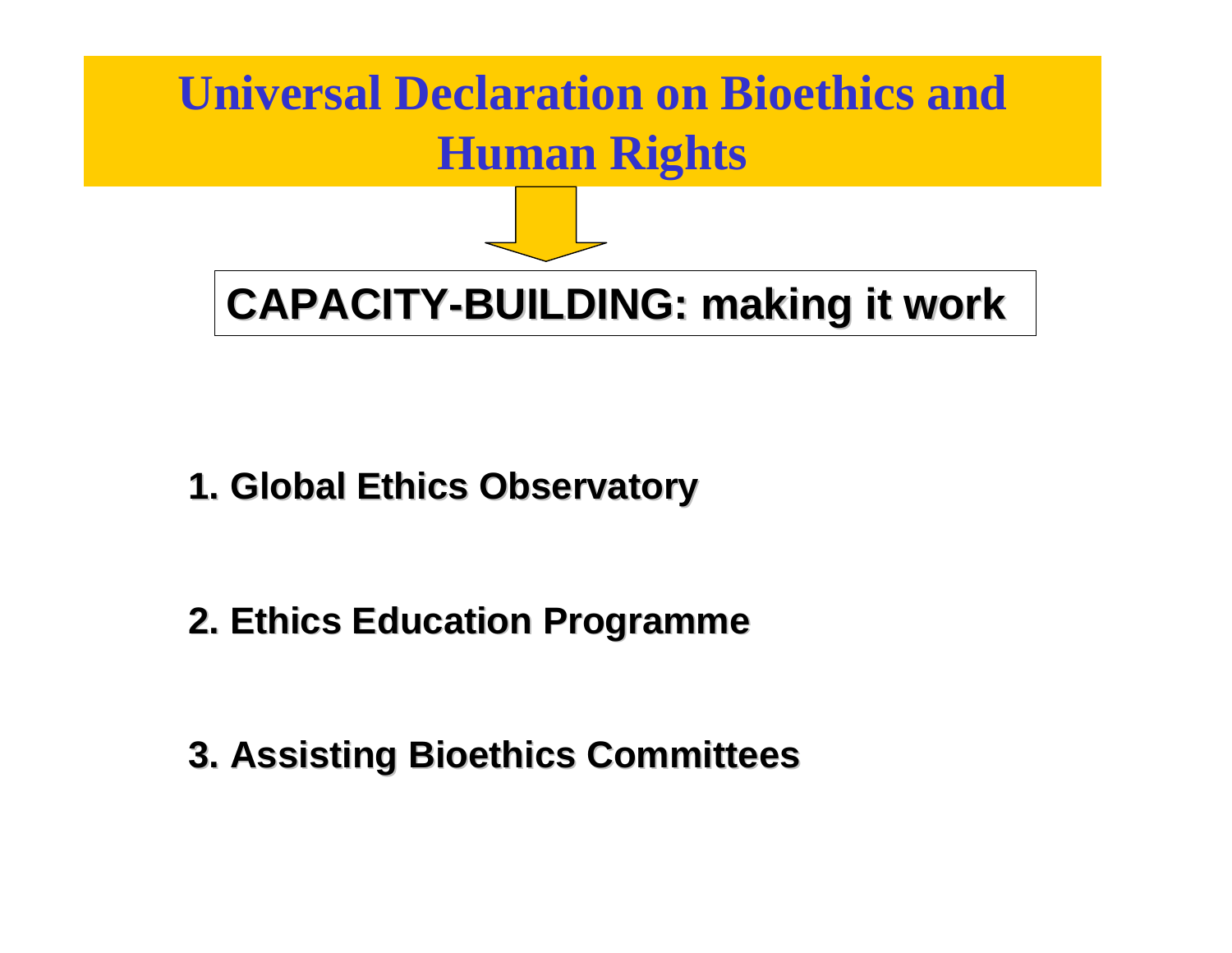



English, French, Russian, English, French, Russian, www.unesco.org/shs/ethics/geobs Spanish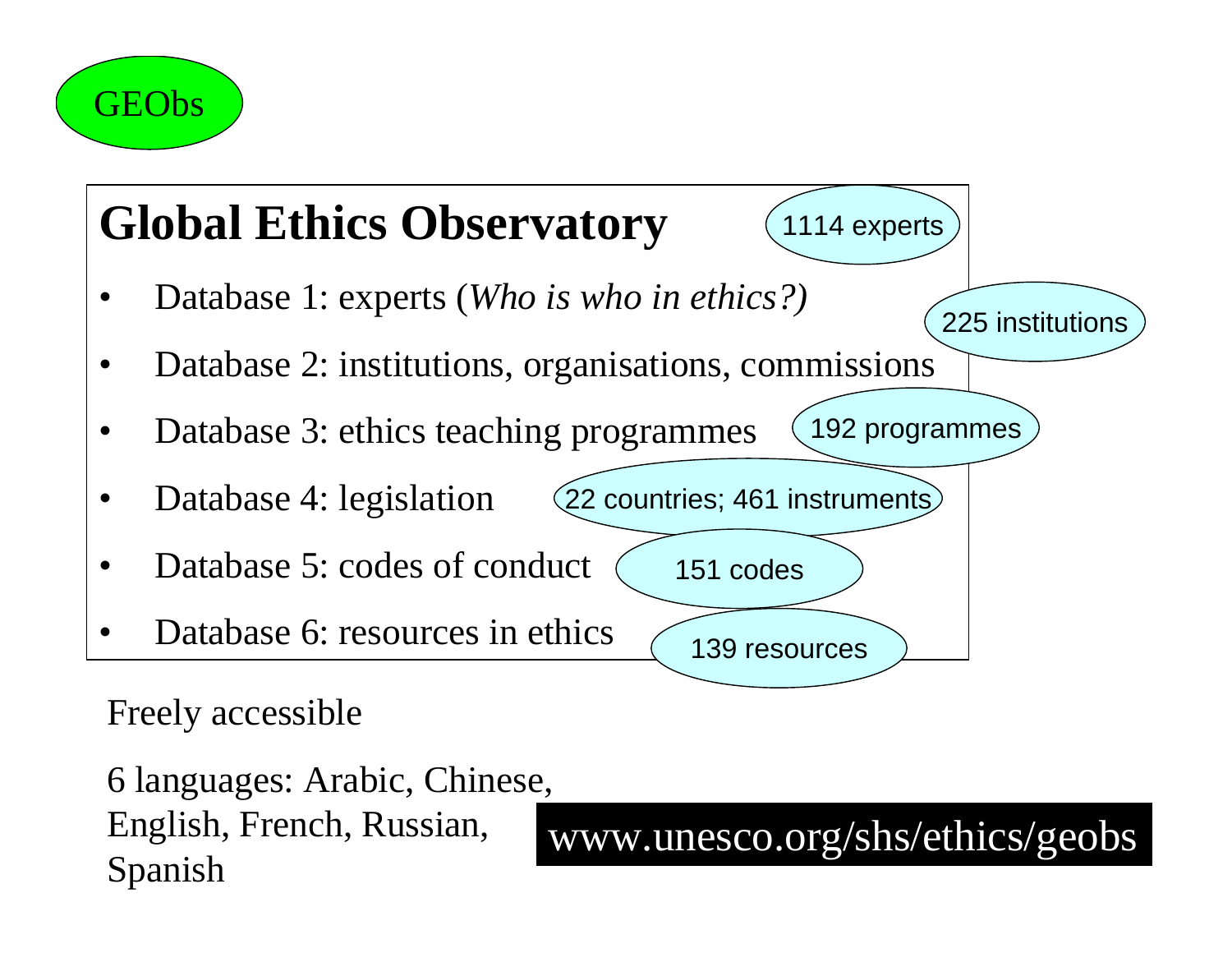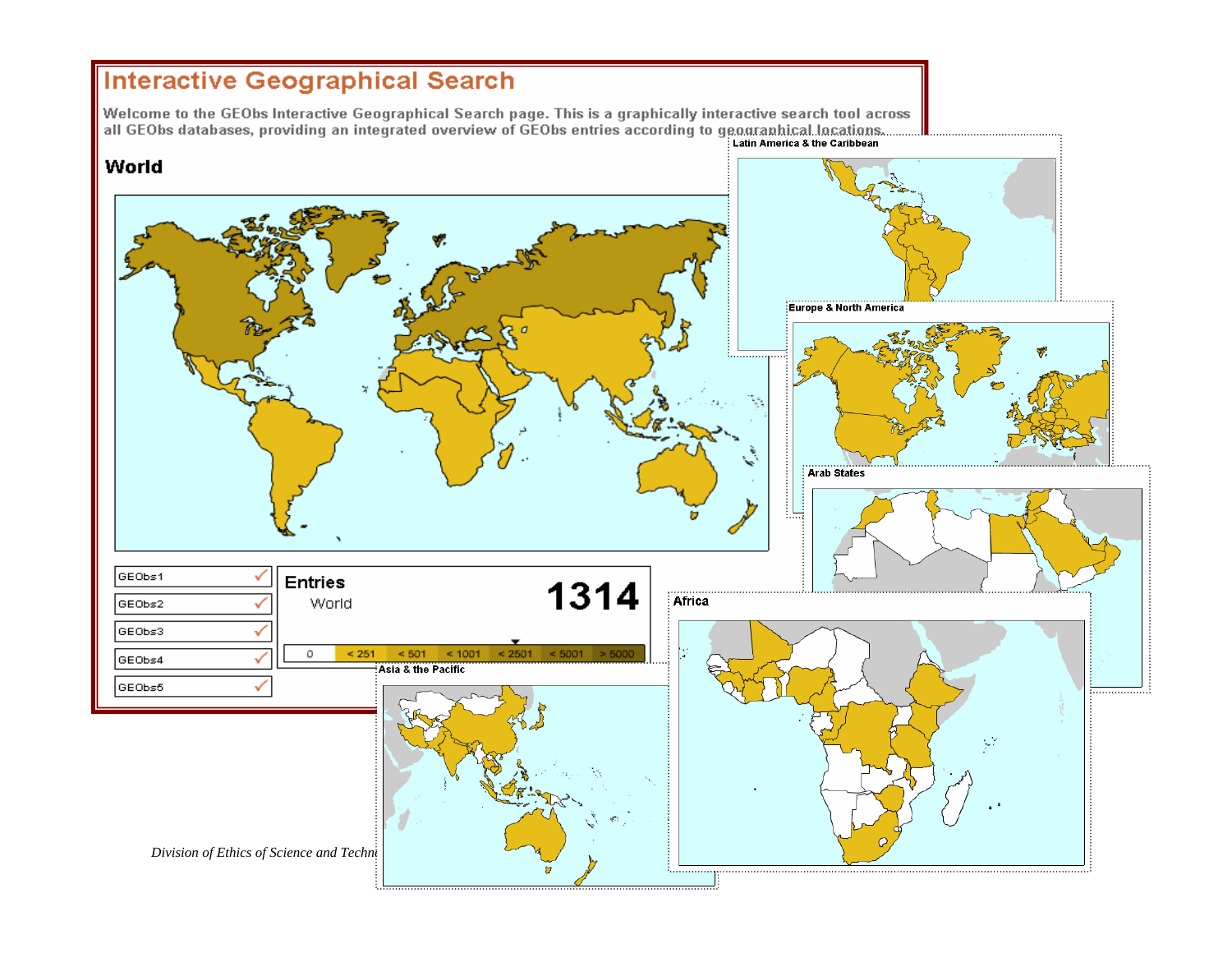# **Global Ethics Observatory**

•Database 4: Legislation and guidelines

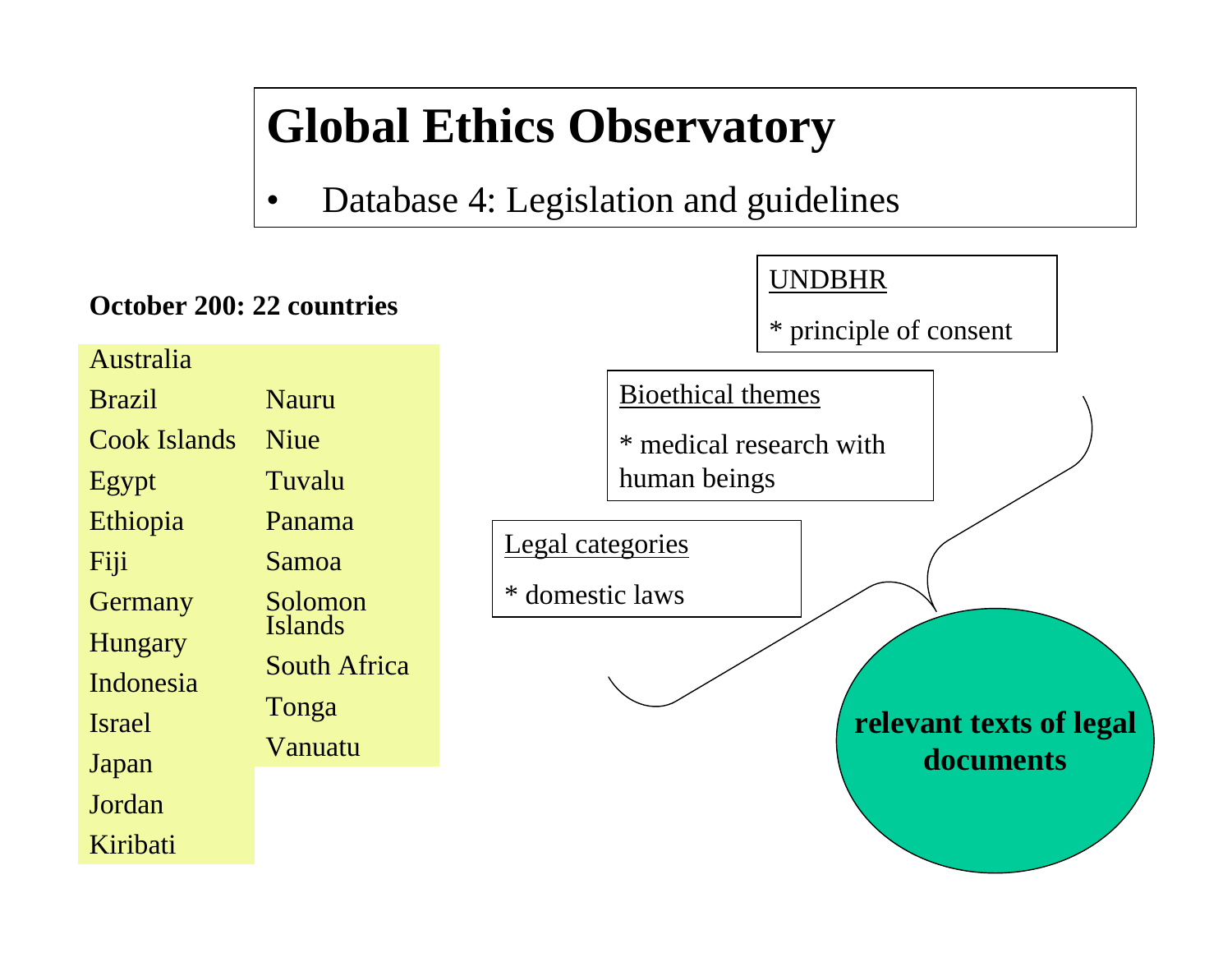## **Database 6 Search Tool**

|                                                                                                                                                                                                                                                                             |                  | Español<br>Français                                                                                                                                                           | <b>Русский</b>                | 中文<br>العربية                         |                                                                                                                                                                                                                                                                                                                                       |  |
|-----------------------------------------------------------------------------------------------------------------------------------------------------------------------------------------------------------------------------------------------------------------------------|------------------|-------------------------------------------------------------------------------------------------------------------------------------------------------------------------------|-------------------------------|---------------------------------------|---------------------------------------------------------------------------------------------------------------------------------------------------------------------------------------------------------------------------------------------------------------------------------------------------------------------------------------|--|
|                                                                                                                                                                                                                                                                             |                  |                                                                                                                                                                               |                               |                                       |                                                                                                                                                                                                                                                                                                                                       |  |
| <b>Global Ethics Observatory (GEObs)</b><br><b>GEODS?</b><br>GEObs1<br>GEObs2<br>GEObs3<br>GEObs4<br>GEObs5<br>Geographical Search<br>Home<br>Database 6: Resources in Ethics<br>Find a resource in ethics<br>There are currently 139 resources registered in the database. |                  |                                                                                                                                                                               |                               |                                       | Select an area:<br>Animal ethics<br><b>Bioethics</b><br>Dental ethics<br>Engineering ethics<br><b>Environmental ethics</b><br>Ethics and law<br>Ethics and social sciences<br>Food ethics<br><b>Medical ethics</b><br>Nursing ethics<br>Pharmacy ethics<br>Philosophical ethics<br>Religious ethics<br>Science ethics<br>Space ethics |  |
| Area of<br><b>Ethics</b>                                                                                                                                                                                                                                                    | Select an area:  |                                                                                                                                                                               |                               | v                                     | Technology ethics<br>Other                                                                                                                                                                                                                                                                                                            |  |
| Resource<br>language                                                                                                                                                                                                                                                        |                  | Select a language:                                                                                                                                                            | Select a language:<br>Arabic  |                                       |                                                                                                                                                                                                                                                                                                                                       |  |
| <b>Status</b>                                                                                                                                                                                                                                                               | Select a status: |                                                                                                                                                                               | Select a status:<br>Copyright | Chinese<br>English                    |                                                                                                                                                                                                                                                                                                                                       |  |
| <b>Resource</b><br>type                                                                                                                                                                                                                                                     | Search           | Select a typ Select a type:<br>Journals in Ethics<br><b>UNESCO Publications</b><br>Case Materials                                                                             | Open source                   | French<br>Russian<br>Spanish<br>Other |                                                                                                                                                                                                                                                                                                                                       |  |
|                                                                                                                                                                                                                                                                             |                  | Videos (fragments)<br><b>Resources for Ethics Committees</b><br>Presentations<br><b>Ethics Websites</b><br><b>Ethics Events</b><br>UNESCO Bioethics Core Curriculum Resources |                               |                                       |                                                                                                                                                                                                                                                                                                                                       |  |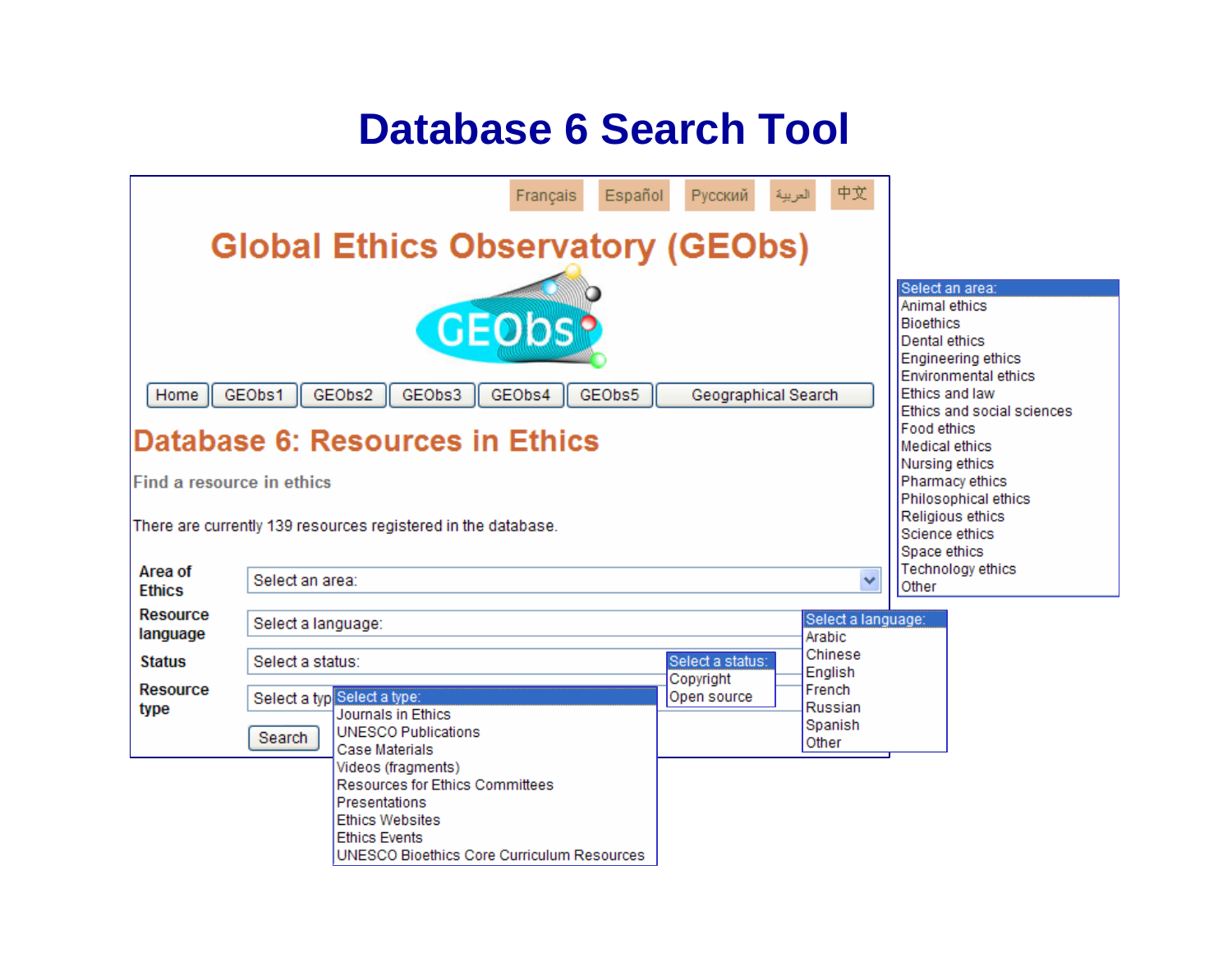EEP

# **Ethics Education Programme**

# Activities undertaken

- 1. mapping of experts in ethics
- 2. sampling of teaching programs
- 3. bioethics core curriculum
- 4. ethics teacher training course
- 5. ethics resources

Regional expert meetings in:

- Budapest (2004)
- Moscow (2005)
	- Split (2005)
	- Tehran (2006)
	- Muscat (2006)
	- Istanbul (2007)
	- Marrakech (2008)
	- Abidjan (2008)
	- Banjul (2009)
	- Kinshasa (2009)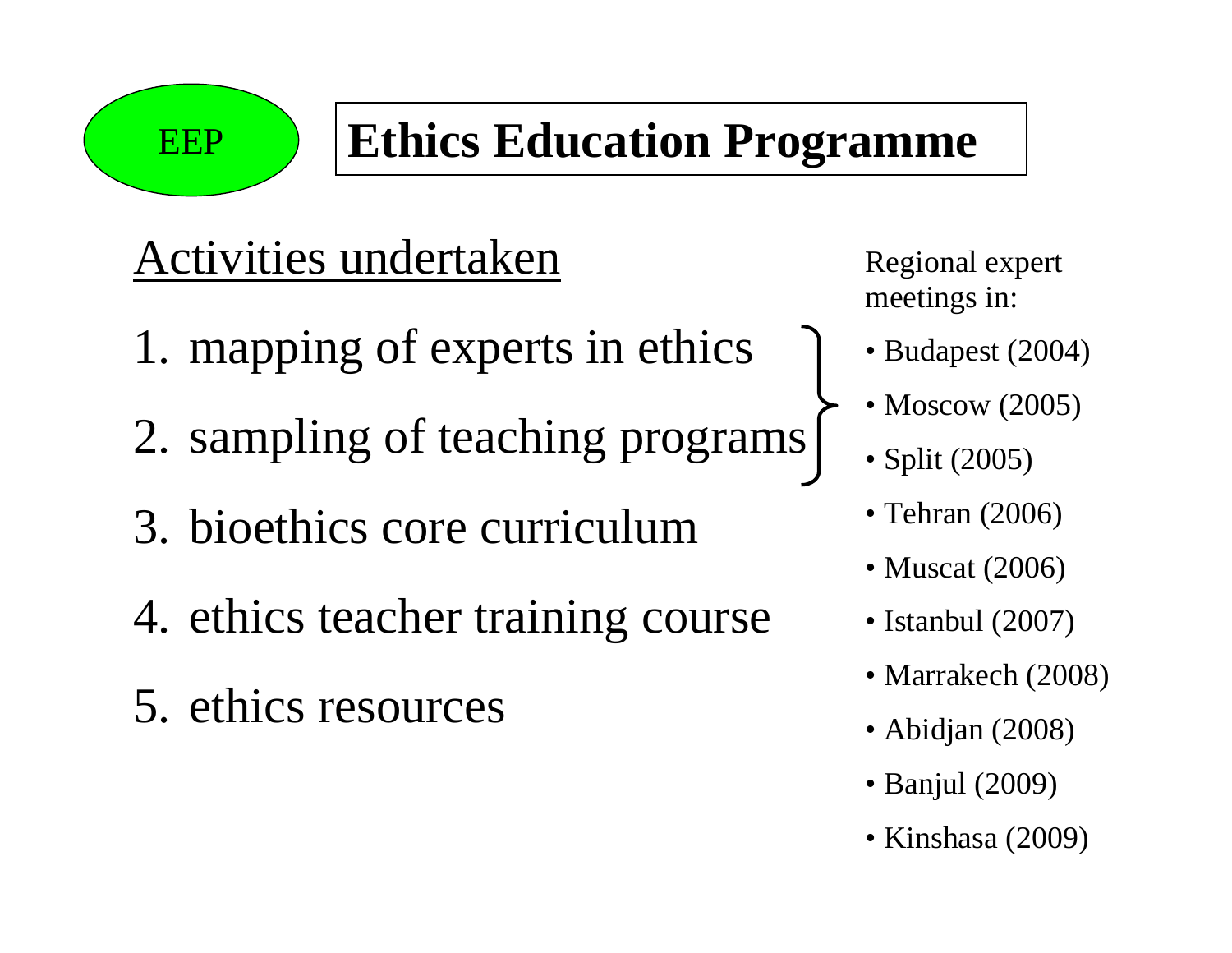

# **Database 3: Ethics Teaching Programmes**<br>**Global Ethics Observatory (GEO)**

Home | GEO1 | GEO2

#### **Database 3: Ethics Teaching Programmes**

Find a teaching program related to ethics

There are currently 50 teaching programmes registered in the database.

| Country                                                                             | Select a country:      | $\overline{\phantom{a}}$ |
|-------------------------------------------------------------------------------------|------------------------|--------------------------|
| <b>Region</b>                                                                       | Select a region:       | $\blacktriangledown$     |
| <b>Name of Teacher</b>                                                              |                        |                          |
| Faculty/Department/School                                                           | Select a faculty:      | $\blacksquare$           |
| <b>Entry Requirements for</b><br>Students/Academic<br><b>Background of Students</b> | Select a requirement:  | $\overline{\phantom{a}}$ |
| Level of University<br><b>Teaching</b>                                              | Select a level:        | $\overline{\phantom{a}}$ |
| <b>Course Language</b>                                                              | Select a language:     | $\overline{\phantom{a}}$ |
| <b>Number of Students</b><br><b>Enrolled</b>                                        | Select a number range: | $\overline{\phantom{a}}$ |
| <b>Total Number of Teaching</b><br><b>Hours</b>                                     | Select a number range: | $\overline{\phantom{a}}$ |
| <b>Total Number of Student</b><br><b>Working Hours</b>                              | Select a number range: | $\overline{\phantom{a}}$ |
| <b>Status of the Program</b>                                                        | Select a status:       | $\overline{\phantom{a}}$ |
| <b>Objectives of the Program</b>                                                    | Select an objective:   | $\overline{\phantom{a}}$ |
|                                                                                     | C Any                  |                          |
| <b>Mandatory Study Materials</b>                                                    | $C$ Yes                |                          |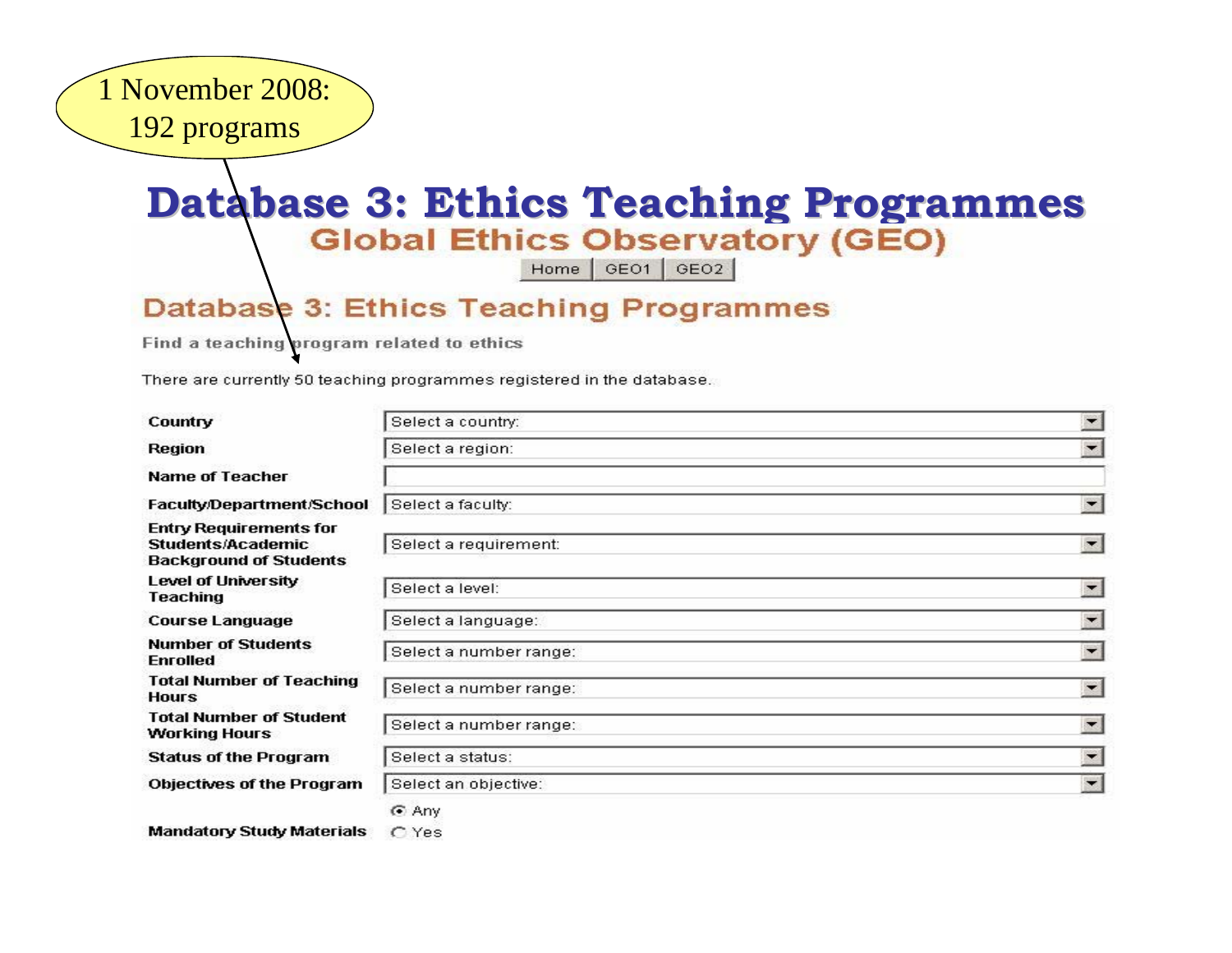### **UNESCO Bioethics Core Curriculum**



#### Please submit all feedback and materials to:

**Ethics Education Programme (Bioethics Core Curriculum)** Division of Ethics of Science and Technology Sector for Social and Human Sciences **UNESCO** 1, rue Miollis Paris 75732 France Email: eep@unesco.org Website: www.unesco.org/shs/ethics/eep



#### **SECTION 1: SYLLABUS ETHICS EDUCATION PROGRAMME**

**United Nations Sector for Social and Human Sciences** Educational, Scientific and **Division of Ethics of Science and Technology** Cultural Organization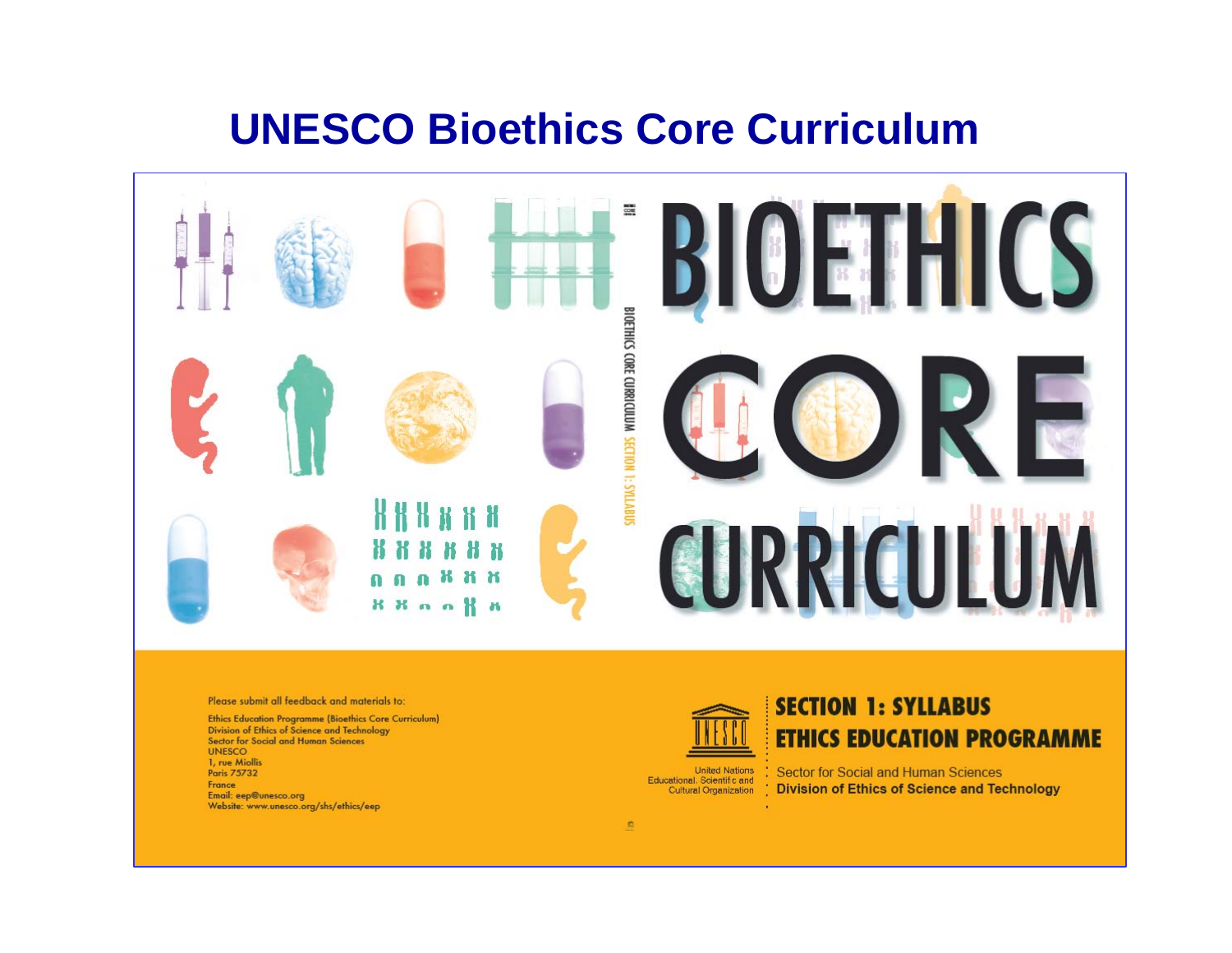## **UNESCO Bioethics Core Curriculum**

- based on principles of Universal Declaration on Bioethics and Human Rights
- proposes a minimum program
- flexibility: does not impose a particular model
- global outreach: useful in all regions
- heterogeneity: variety and diversity around <sup>a</sup> common core
- *aim: to facilitate the introduction of bioethics primarily in medical and science schools*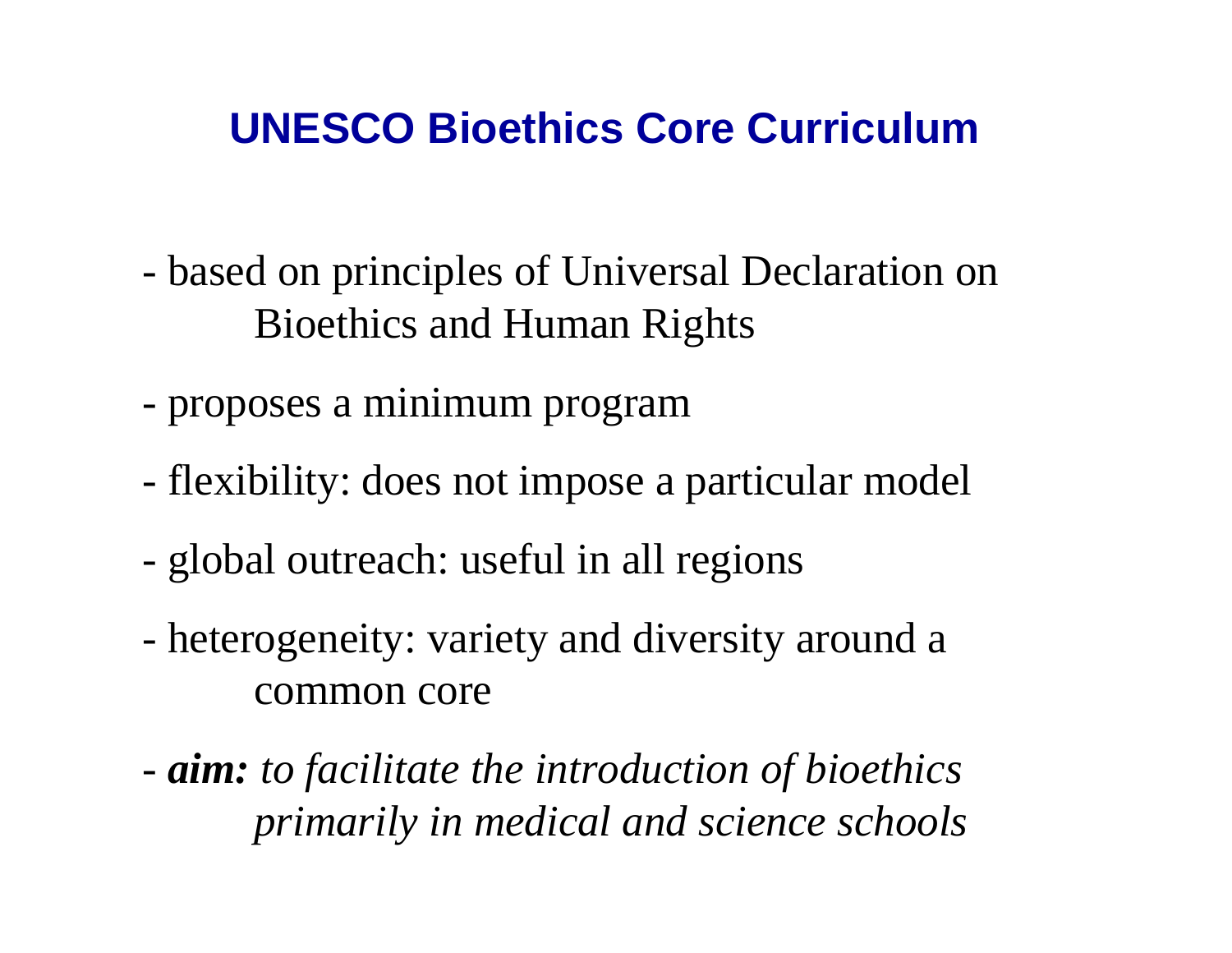# **UNESCO Bioethics Core Curriculum**

# *Implementation*

- 1. materials available on website (english; arabic, french, russion and spanish)
- 2. development of educational resources
	- \* multimedia
	- \* case books (UNESCO Chairs)
- 3. test phase: introduction in interested universities in different regions with uniform assessment and possible revision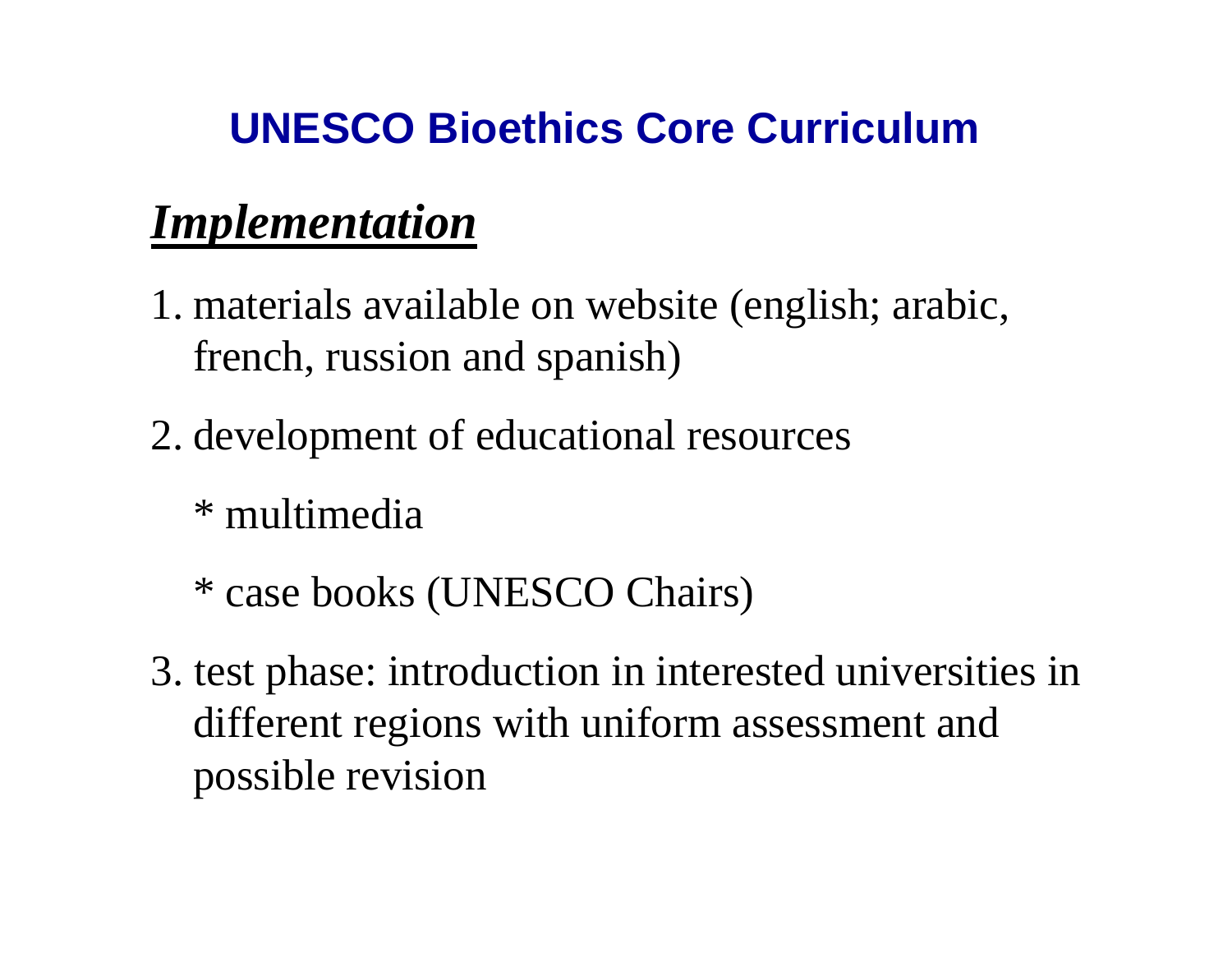# EEP

# **Ethics Education Programme**

# Ethics teacher training course

## **Objectives**:

- a. Learning how to teach ethics
- b. Empowering a new generations of ethics teachers

### **Courses**

- *30 October – 4 November 2006:* Bucharest, Romania
- *9-13 July 2007*: Egerton University, Kenya
- *10-14 September 2007:* Bratislava, Slovak Republic
- *3-7 November 2007*: Riyadh, Saudi Arabia
- *17-21 November 2008:* Minsk, Belarus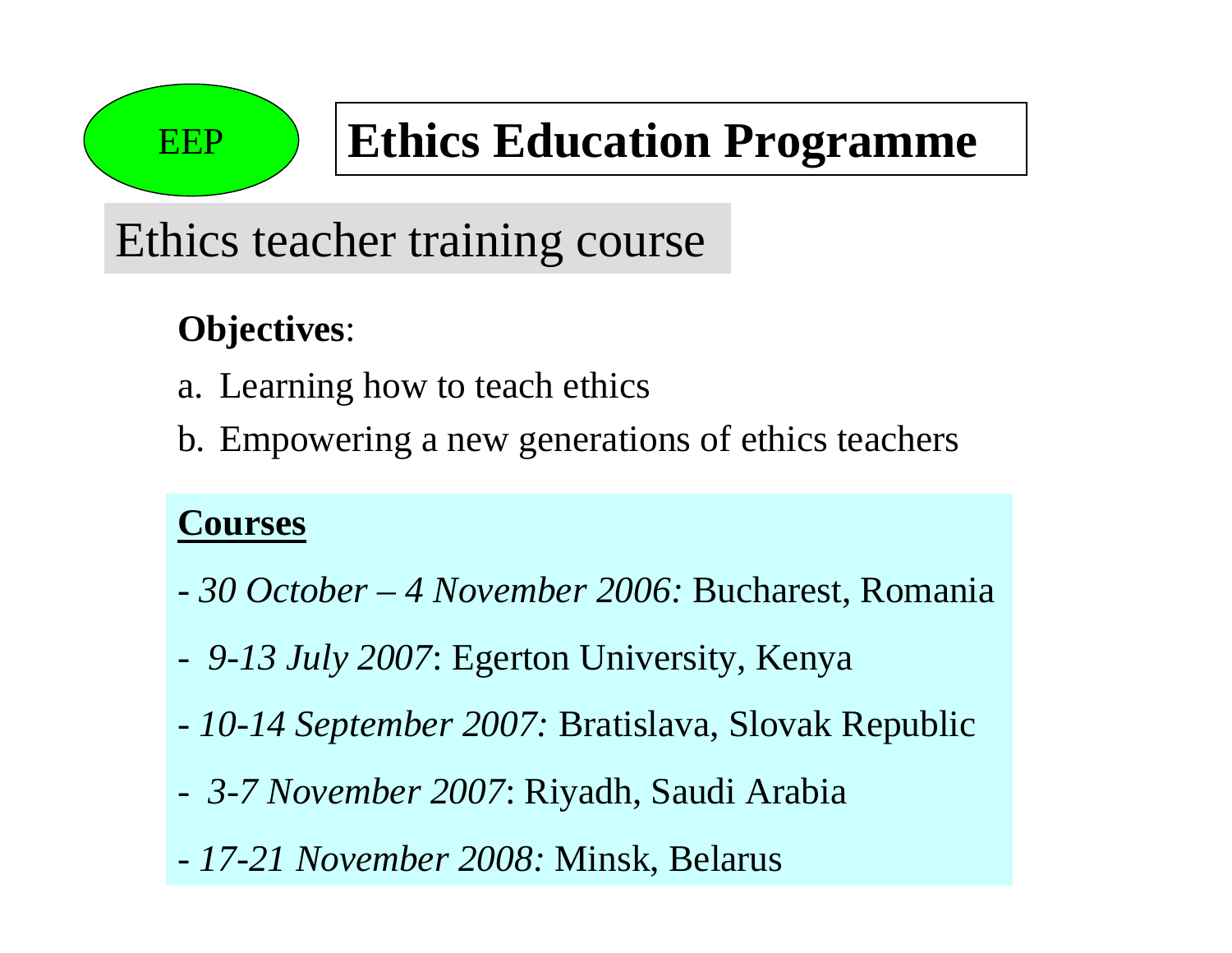# **Educational resources**

#### Guide No.2

**Bioethics** Committees at Work: Procedures and Policies

#### Guide N<sub>o.1</sub>

#### Establishing **Bioethics** Committees





Le Centre International de Santé, Droit et Éthique Faculté de Droit, Université de Haïfa, Israël

#### Ethics and policy Ethics and healthcare Ethics and public debate



**ETHICAL ISSUES** 

#### THE ETHICS AND POLITICS OF NANOTECHNOLOGY

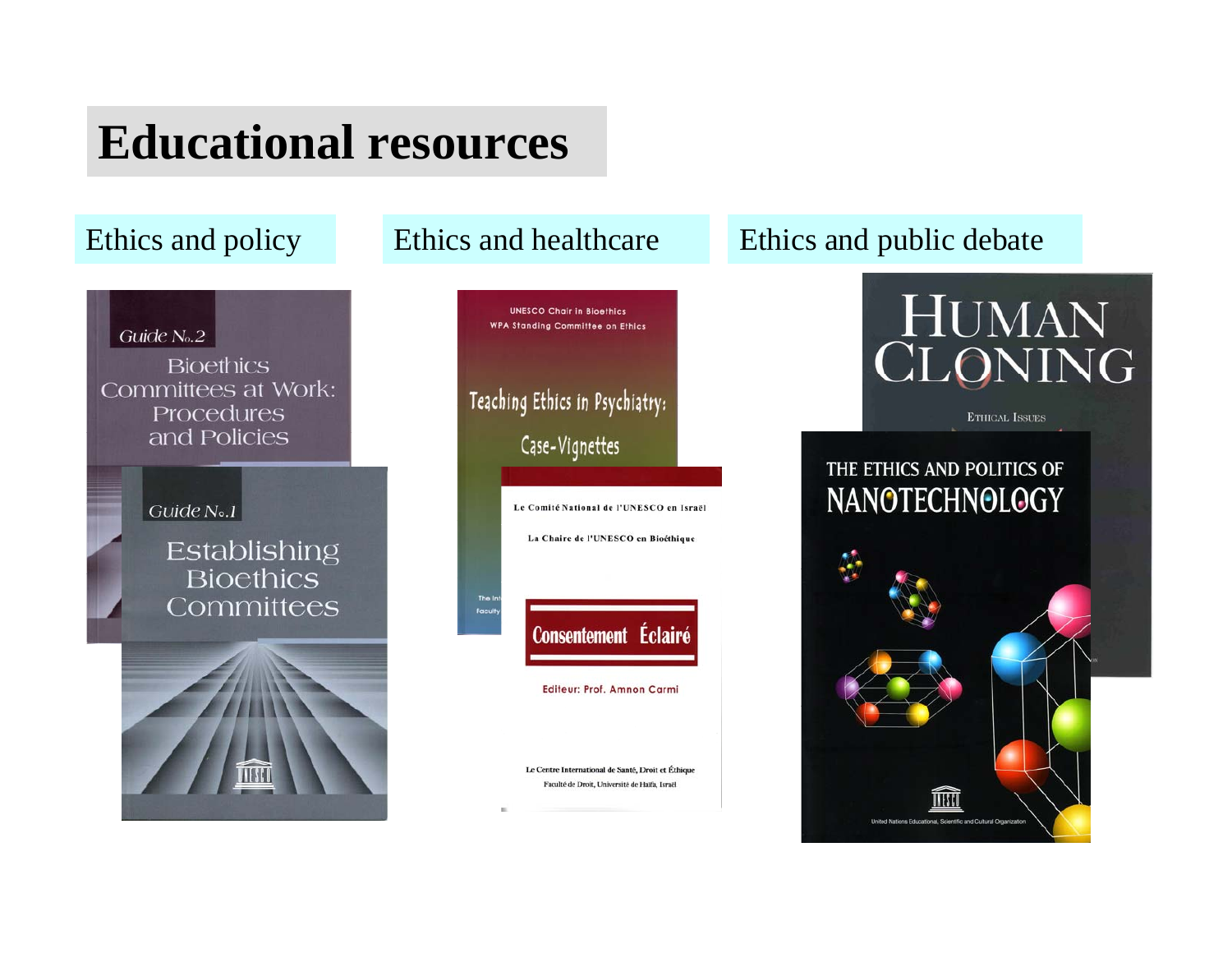

# **Assisting Bioethics Committees**

- 1. identification and data collection about existing committees
- 2. provision of practical information
- 3. technical support

GEObs database 2

### Series of Guidebooks

- *1. Establishing Bioethics Committees*
- *2. Bioethics Committees at work*
- *3. Educating Bioethics Committees*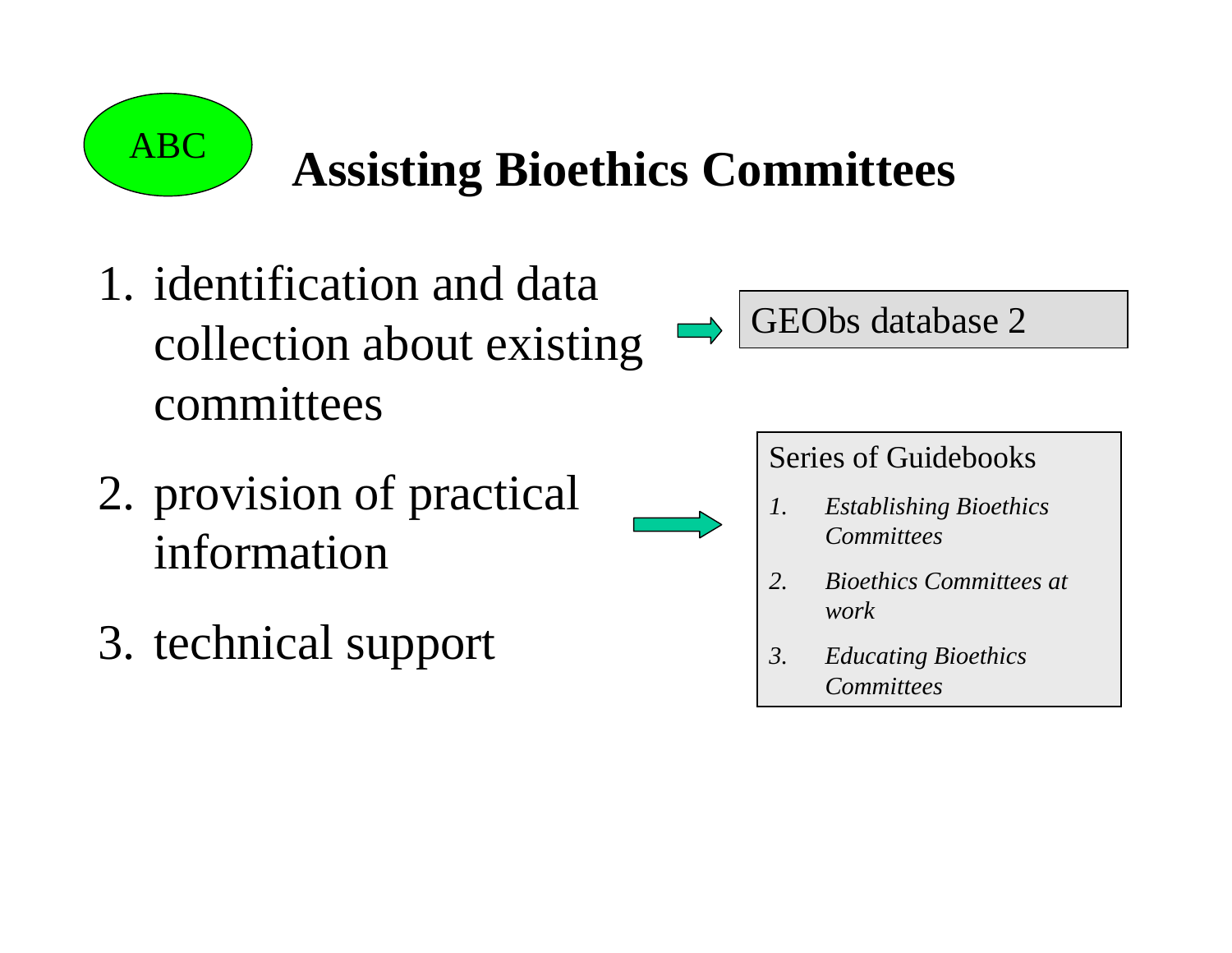

# **Assisting Bioethics Committees**

### technical support



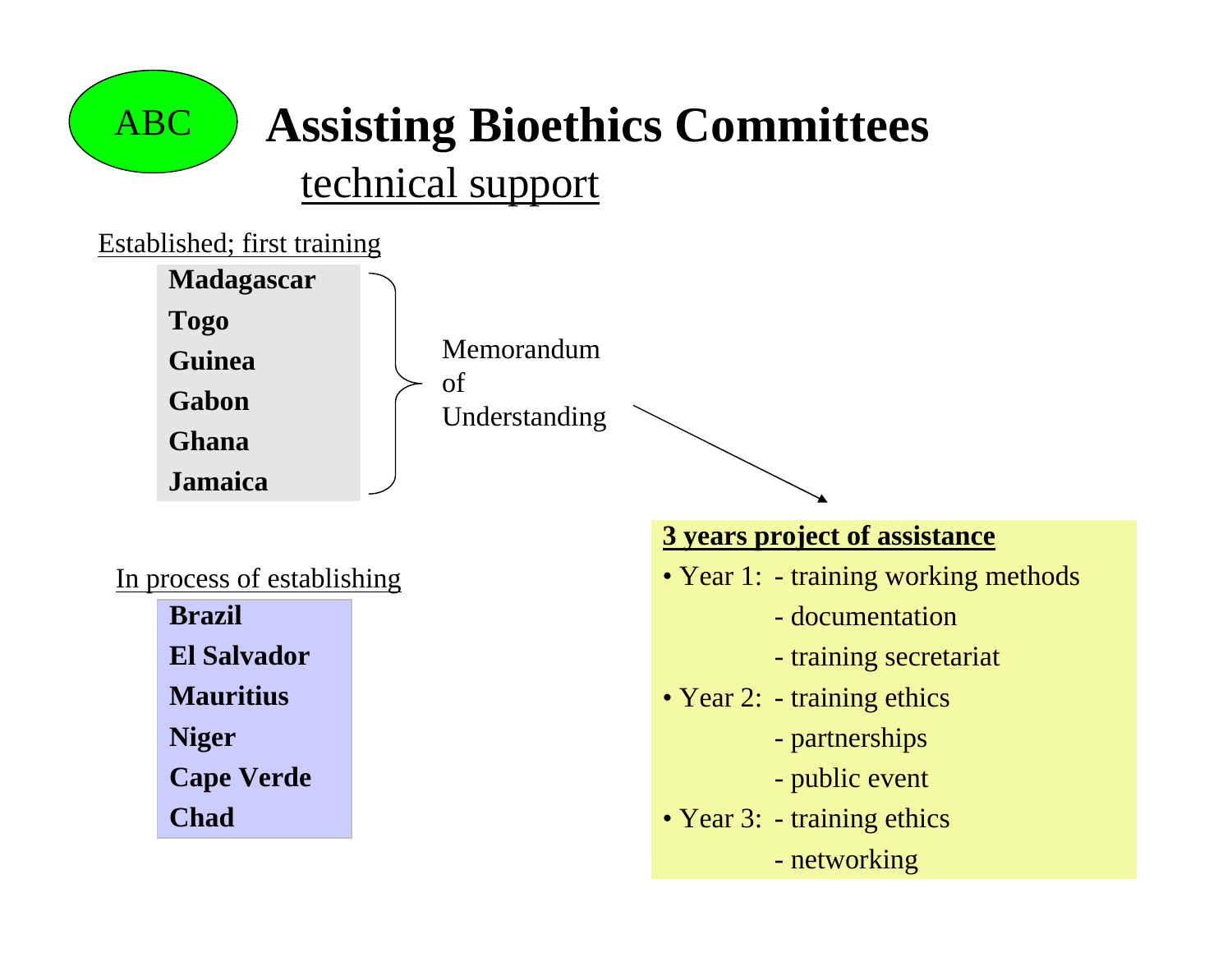# **Universal Declaration on Bioethics and Human Rights**

# **ELABORATION ELABORATION: explain explain in more detail in more detail**

- **2006 -7: IBC working working group on Consent Consent (Articles Articles 6 and 7) 6 and 7)**
- **2006 -9: IBC working working group on Social Responsibility Responsibility and Health (Article Article 14)**
- **2008: IBC working group on Human 2008: IBC working group on Human Vulnerability and Personal Integrity (Article 8) (Article 8)**